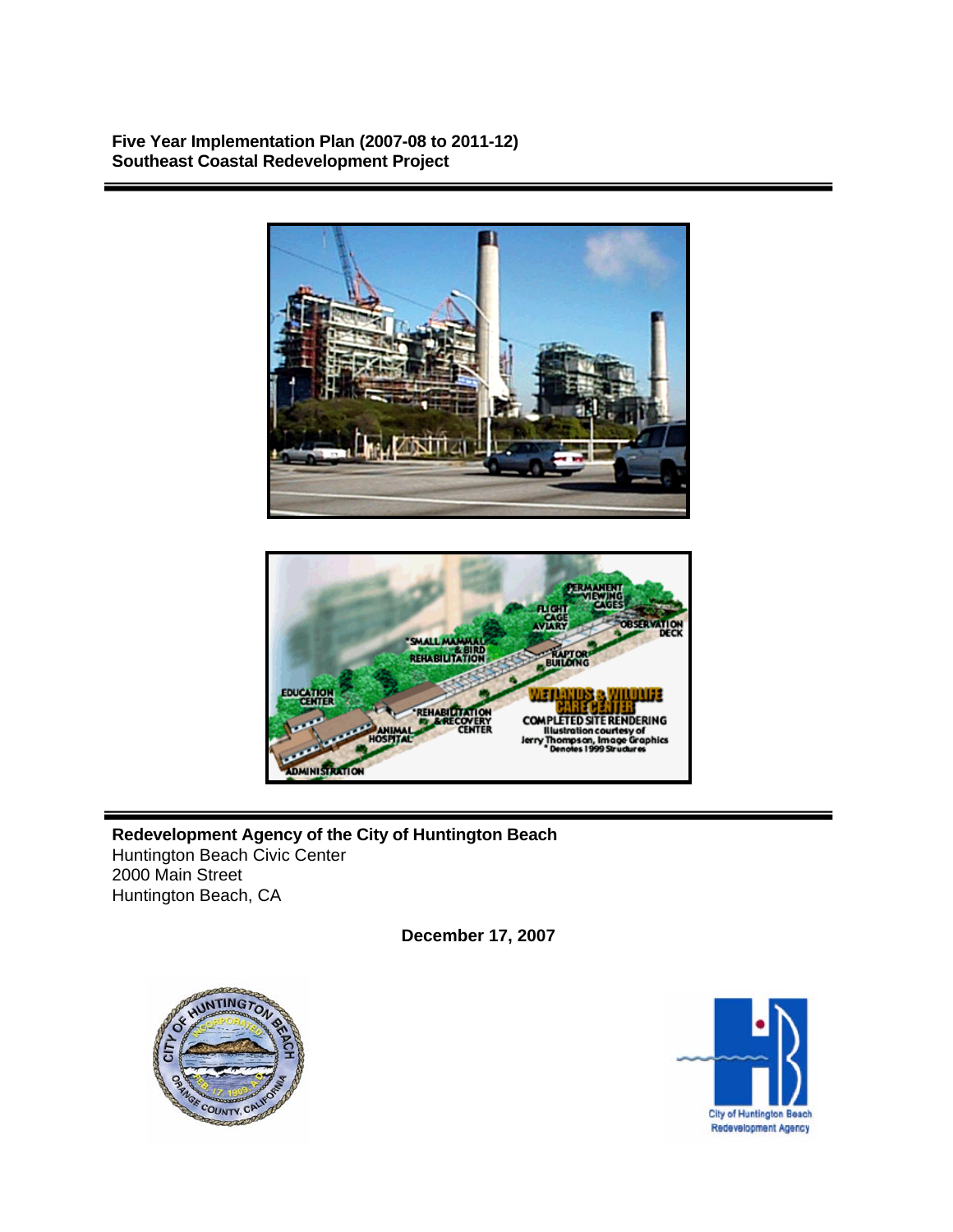## **ACKNOWLEDGEMENTS**

# **Redevelopment Agency Board**

**Chair**  DEBBIE COOK

**Vice-Chair**  KEITH BOHR

#### **Members**

JOE CARCHIO GIL COERPER CATHY GREEN DON HANSEN JILL HARDY

PENNY CULBRETH-GRAFT Executive Director

STANLEY SMALEWITZ Economic Development Director

Kellee Fritzal Deputy Economic Development Director

> Doris Powell Assistant Project Manager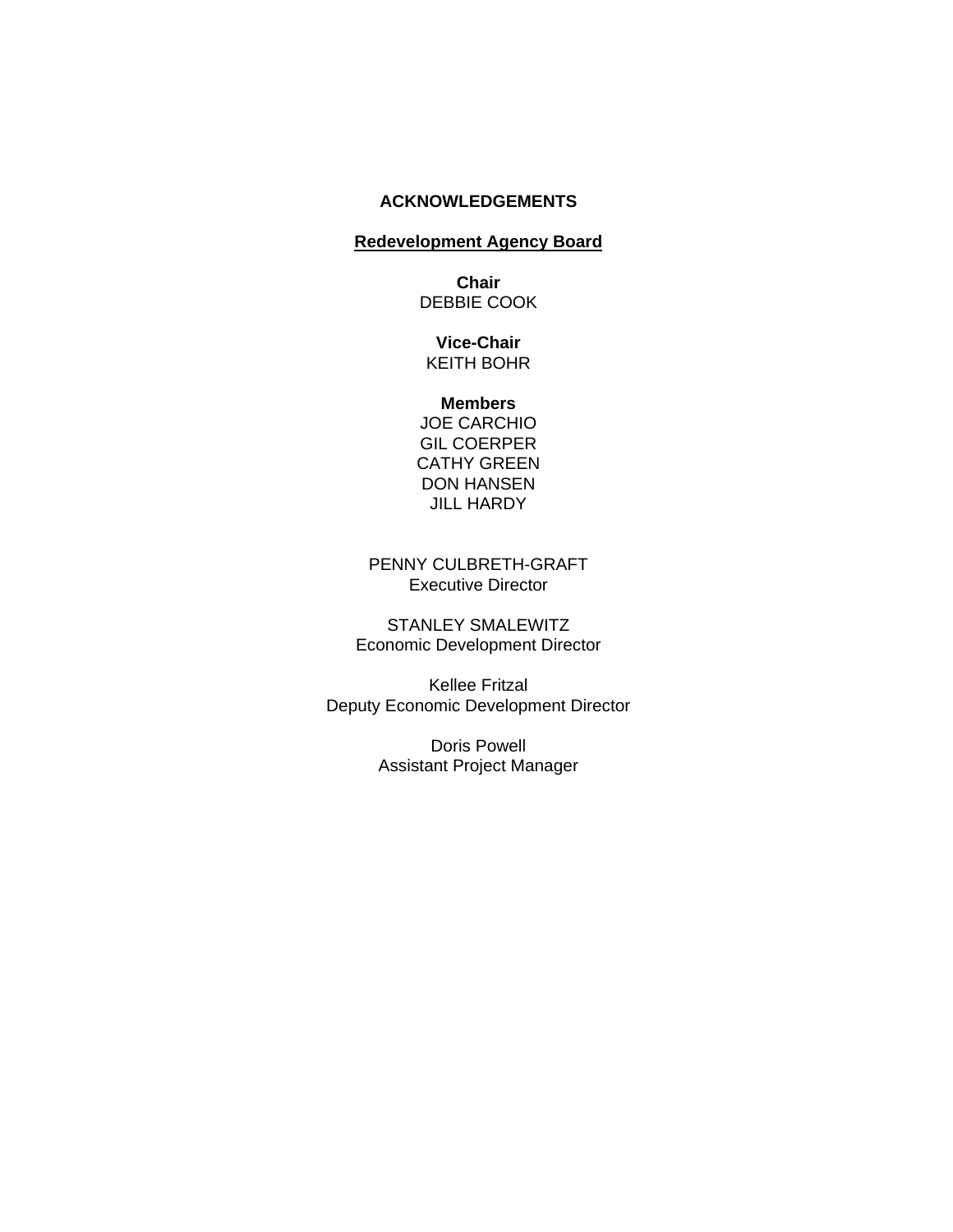#### **INTRODUCTION**

This Five-Year Implementation Plan ("Implementation Plan" or "Plan") describes specific goals and objectives of the Huntington Beach Redevelopment Agency ("Agency"), specific proposed programs including potential projects, estimated expenditures proposed to be made during the next five years, and an explanation of how the goals and objectives, programs, and expenditures will eliminate blight within the Southeast Coastal Redevelopment Project Area ("Project Area"). Pursuant to Section 33490(a) of the Health and Safety Code, California Community Redevelopment Law ("Law"), all redevelopment plans adopted on or after January 1, 1994 must include an implementation plan that is to be updated every five years.

This Implementation Plan conforms to the requirements of Section 33490 of the Law and replaces the previous Five-Year Implementation Plan, which covered fiscal years 2002-03 through 2006-07. This Implementation Plan is the second five year plan completed by the Agency and must be adopted before December 31, 2007. Amendments to the Plan may be made at this time, or any time after a noticed public hearing.

The Project Area was established to upgrade and revitalize a 172-acre area in southeast Huntington Beach. The Project Area includes the AES Power Generating Facility, the Ascon landfill site, a fuel oil storage facility (tank farm), and other industrial as well as open space uses.

The Project Area time limitations are as follows:

| <b>Adopting Ordinance</b>            | <b>Adoption Date</b>             | <b>Termination Date</b> |  |  |  |
|--------------------------------------|----------------------------------|-------------------------|--|--|--|
| Southeast Coastal Ord. 3561          | June 17, 2002                    | June 17, 2032           |  |  |  |
| <b>Eminent Domain Authority</b>      | Time frame to Incur Indebtedness |                         |  |  |  |
| June 17, 2014                        | July 17, 2022                    |                         |  |  |  |
| <b>Bonded Indebtedness Amount</b>    | Time frame to Incur Indebtedness |                         |  |  |  |
| \$50 million outstanding at any time | June 17, 2047                    |                         |  |  |  |

The Project Area is generally located north of Pacific Coast Highway, south of Hamilton Avenue, east of Newland Street, and west of Magnolia Street. A map depicting the boundaries of the Project Area is presented in Exhibit A.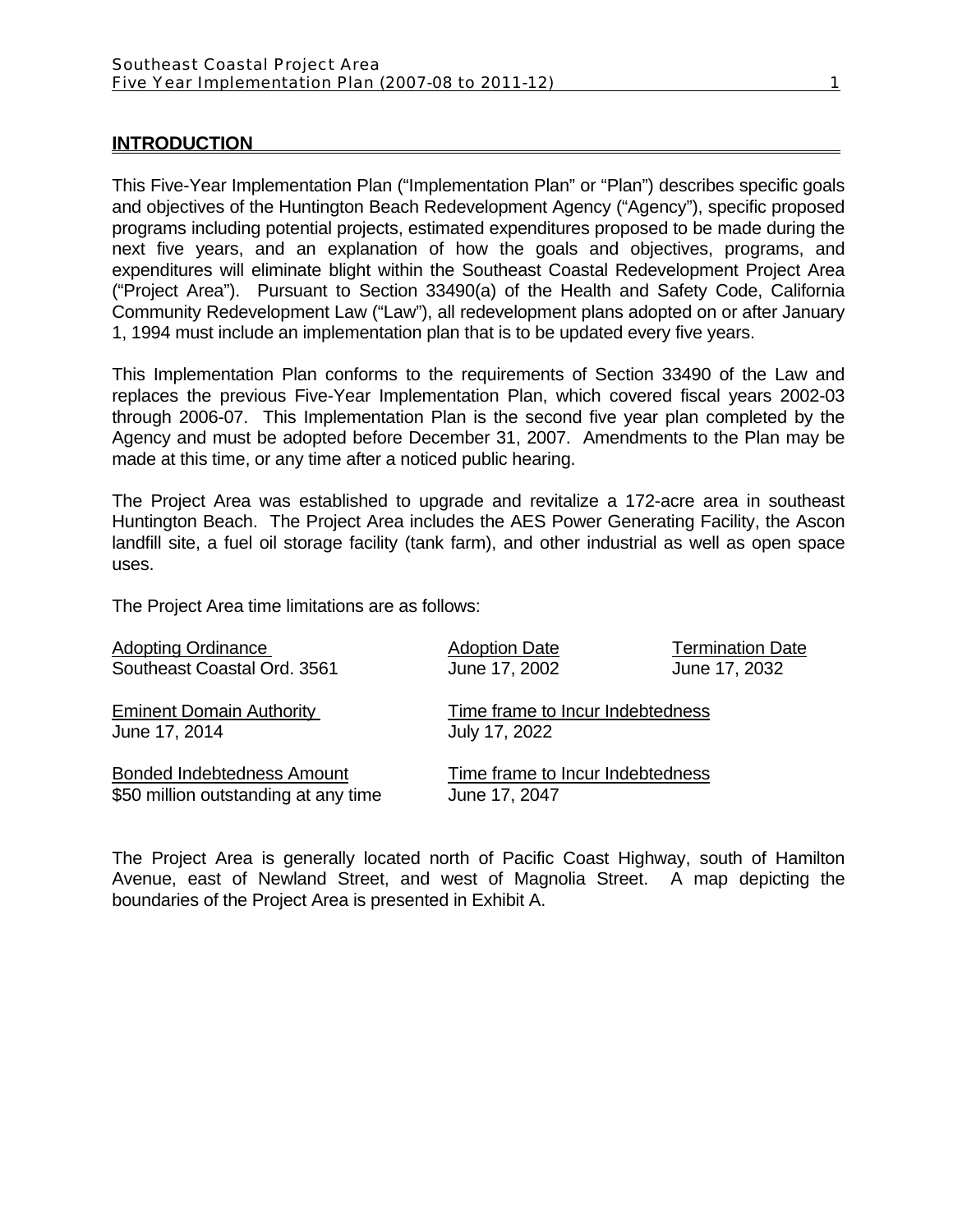# **Exhibit A**

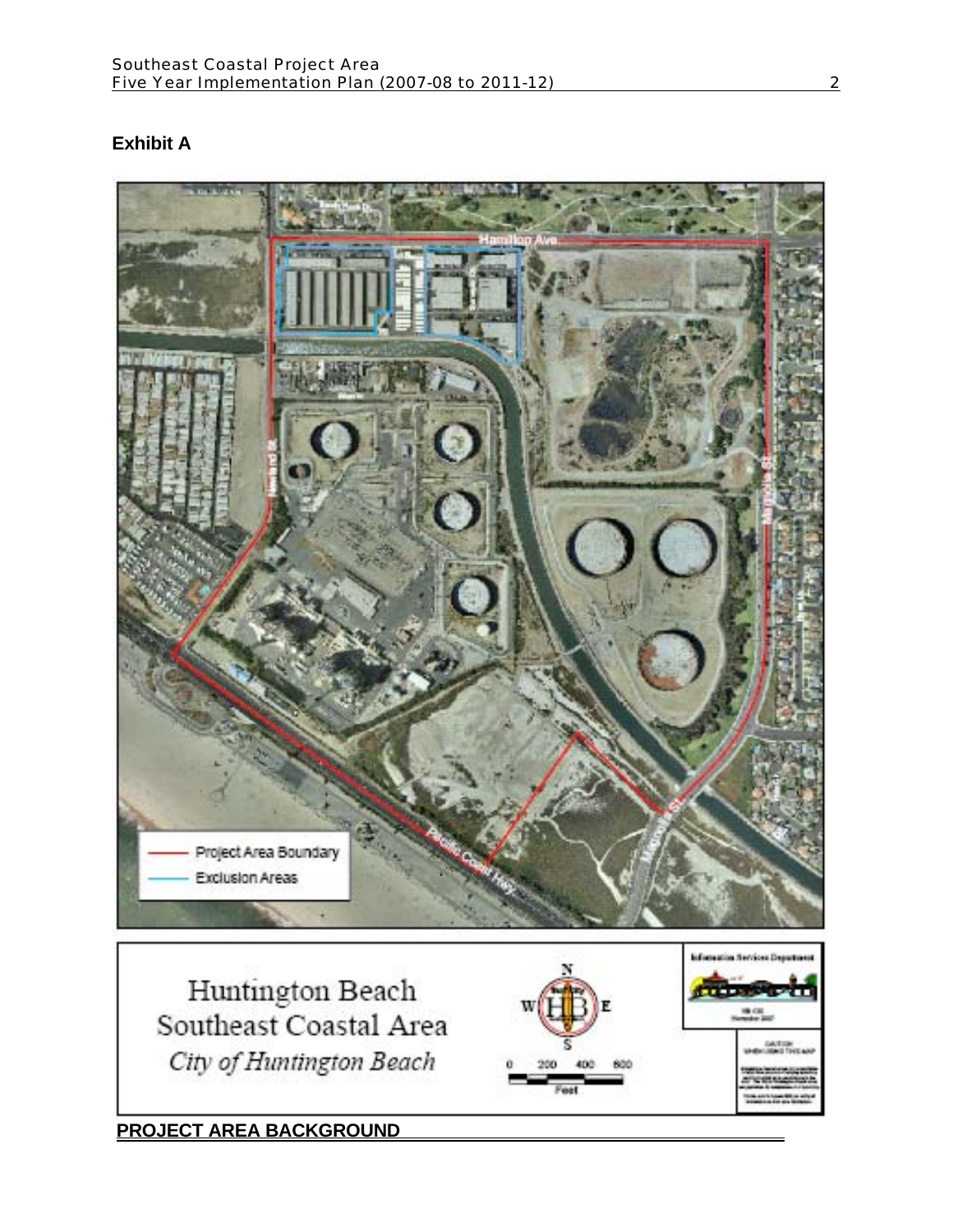The City of Huntington Beach ("City") has focused on the revitalization and proactive planning of the Southeast section of the City. The City Council created the Southeast Area Committee ("SAC") in December 2000, which consists of a three member subcommittee of the City Council. The SAC provides a forum for citizens and City employees to discuss the issues and projects to improve the southeast area of the City. The SAC was instrumental in the formation of the Southeast Coastal Redevelopment Plan and continues to provide guidance on issues affecting the Project Area.

The Agency adopted the Redevelopment Plan for the Project Area to address the environmental impacts of the closed Ascon landfill, and assist in creating a more efficient, less visually obtrusive AES Power Generating Facility or guide the future use of the site if the plant is no longer needed.

#### **ASCON LANDFILL SITE**

The City has been pursuing environmental remediation and reuse of the contaminated Ascon landfill site ("Ascon landfill" or "Landfill"), which is located at the southwest corner of Magnolia Street and Hamilton Avenue. This 38-acre site operated as an active landfill for 46 years and suffers from severe contamination. Contamination on the site can be attributed to both oil drilling operations and landfill operations. The Department of Toxic Substances Control ("DTSC") has identified drilling muds, wastewater brines, chromic acid, sulfuric acid, aluminum slag, fuel oils, and styrene at the Landfill. Remediating the site is very costly and some of the parties responsible for the contamination issues have refused to participate in the remediation planning and implementation. However, the site's environmental conditions are being addressed by several other parties under agreements with the California Department of Toxic Substances Control.

#### **AES Huntington Beach Generating Station**

The AES Generating Station was another major reason the Agency adopted the Redevelopment Plan for the Project Area. The AES Power Generating Facility ("AES Facility" or "AES") consists of 12-acres at 21730 Newland Street near the southeast corner of Newland Street and Pacific Coast Highway. The Facility is only approximately 600 feet from the Pacific Ocean and represents a major source of air pollution in the Project Area and a visual impediment in the Project Area. Despite approximately \$150 million in necessary improvements to expand the Facility's capacity in 2001, the Facility is inefficient and continues to create significant air pollution.

The environmental issues present on these two properties were the main reason for adopting the Project Area. These properties have also had a significant negative impact on the assessed values for single family homes, commercial and industrial properties within the immediate vicinity. The impact of these properties is especially evident when the assessed values of similar coastal properties are compared to the properties immediately surrounding the Landfill and the AES Facility.

## **PROJECT AREA GOALS AND OBJECTIVES**

This Implementation Plan is created to eliminate physical and economic blight, create affordable housing, and address environmental concerns in the Project Area. The Project Area's Redevelopment Plan identified the following goals that would remediate blight in the Project Area once accomplished: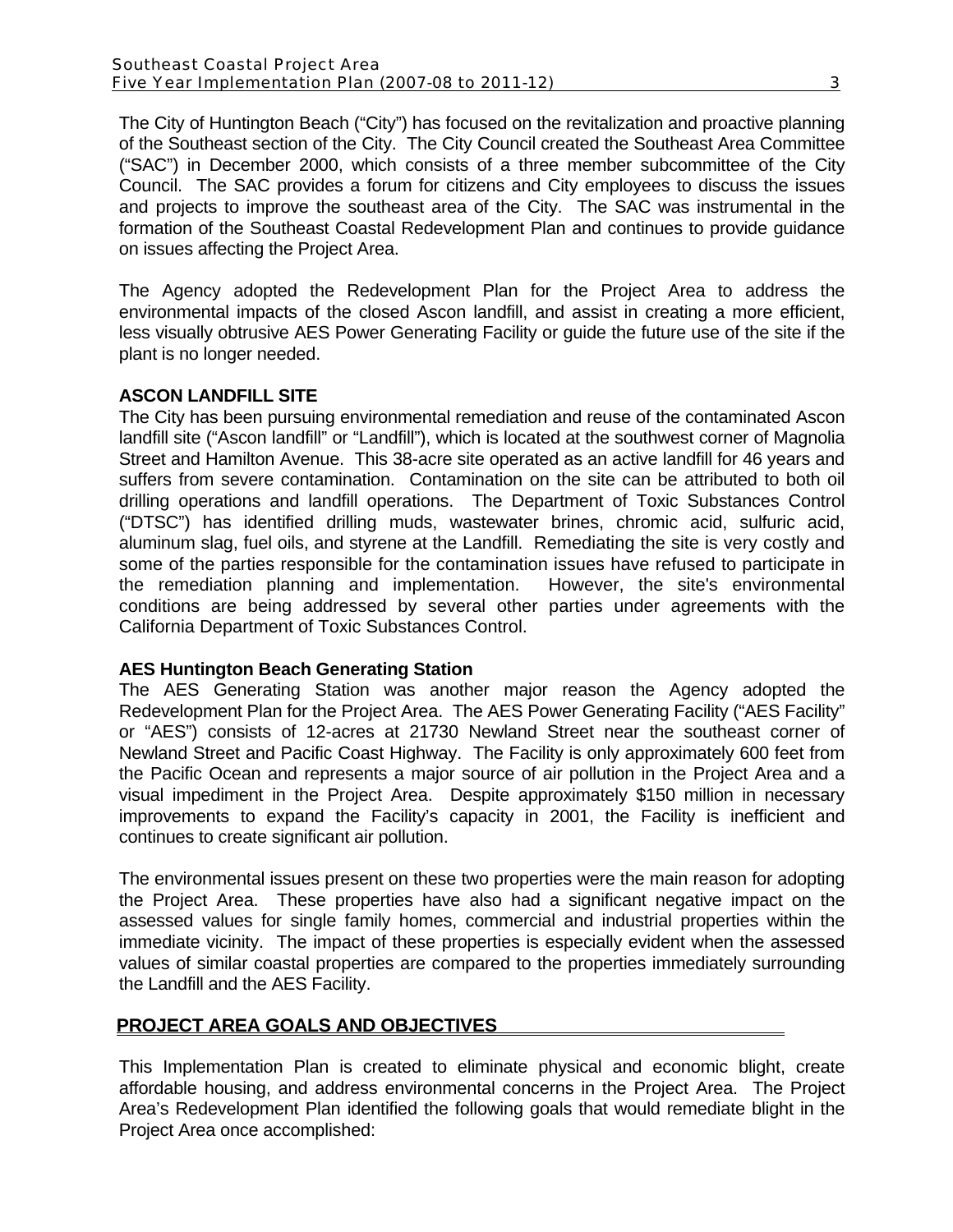# **GOAL 1:**

To assist with screening, design, or environmental improvements to mitigate impacts on adjoining neighborhoods and environmentally sensitive areas associated with modernization and reconstruction of the AES power generating plant.

# **GOAL 2:**

To advance the cleanup of environmentally contaminated properties.

## **GOAL 3:**

To facilitate the reuse of other Project Area properties including the Edison and tank farm properties, by monitoring and assisting hazardous material cleanup activities and ensuring that any ultimate development is compatible with surrounding neighborhoods and properties.

## **GOAL 4:**

To facilitate the protection and restoration of environmentally sensitive wetlands in connection with proposed redevelopment activities.

## **GOAL 5:**

To permit the Agency to assist with park and trail improvements if any Project Area properties are designated for such uses.

## **GOAL 6:**

Undertake public improvements in, and of benefit to, the project area, such as streets, flood control facilities, and other public facilities.

#### **GOAL 7:**

To ensure that Project Area revenues are pledged to projects that directly benefit the area, and that the Project Area remains separate and distinct from the Agency's existing Huntington Beach Merged Redevelopment Project Area.

## **GOAL 8:**

To restrict the use of eminent domain to any non-fee ownership interests such as oil and gas leases.

#### **GOAL 9:**

Eliminating blight and environmental deficiencies in the Project Area.

#### **GOAL 10:**

Assembling of land into parcels suitable for modern, integrated development with improved pedestrian and vehicular circulation in the Project Area.

#### **GOAL 11:**

Replanning, redesigning, and developing properties, which are stagnant or improperly utilized.

## **GOAL 12:**

Increasing, improving, and preserving the community's supply of housing affordable to very low, low and moderate income households.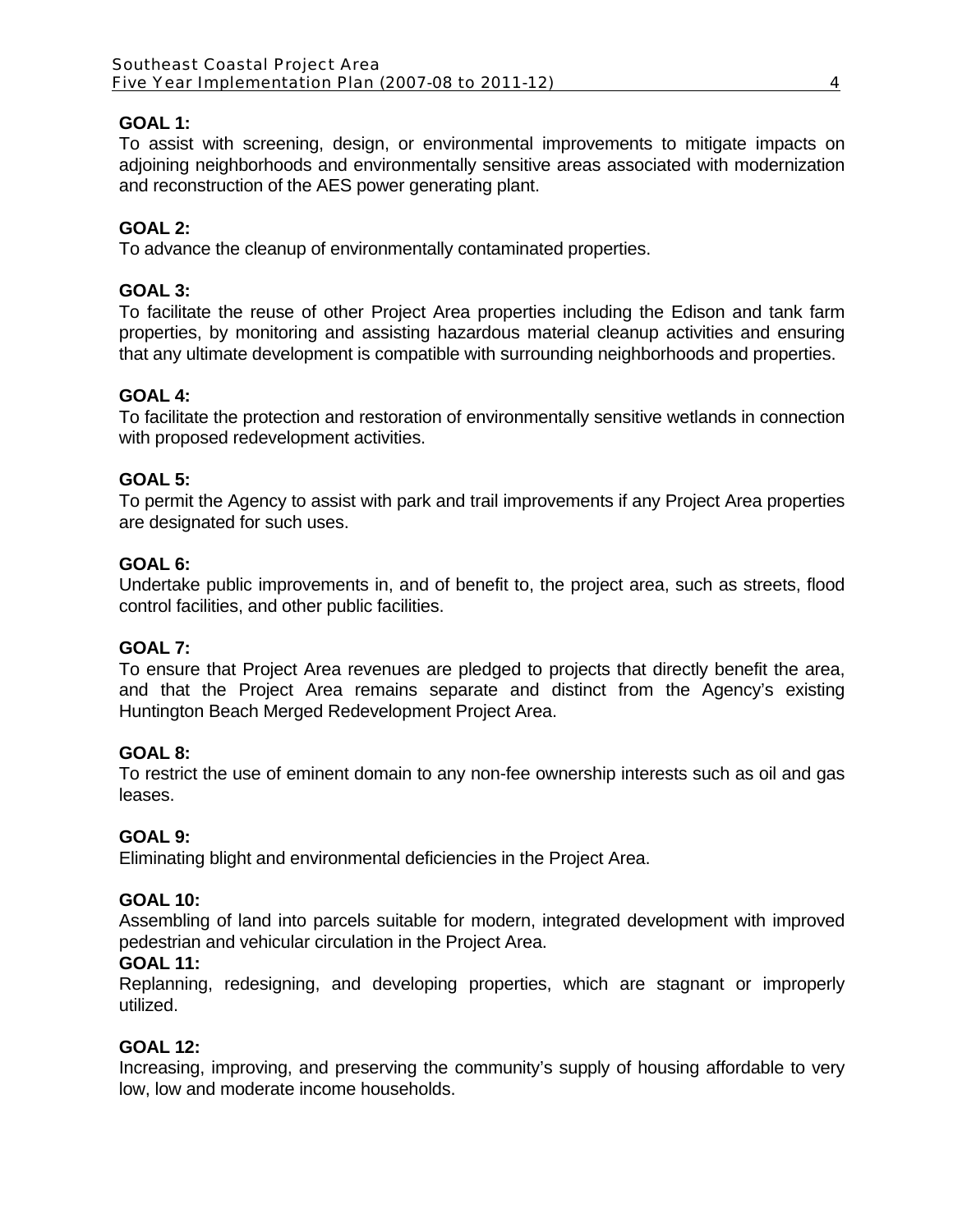The Agency has implemented projects and activities to eliminate blight in the Project Area and address these goals. The following section will detail specific programs, activities and projects that the Agency has implemented; and that the Agency proposes to implement during this Implementation Plan period (2007-08 to 2011-12).

## **SPECIFIC PROGRAMS AND POTENTIAL PROJECTS**

The Agency documented blighting conditions in 2002 with the adoption of the Report to Council, which accompanied the Redevelopment Plan for the Project Area. The physical and economic blighting conditions include the following:

- Unsafe/Unhealthy Buildings: Though operation of the AES Facility has continued to be permitted due to power shortages, excessively high emissions at the AES generating facility pose health risks to surrounding residents and nearby habitat.
- Factors Hindering the Economically Viable Use of Lots: Two main focus areas for redevelopment that are representative of this blighting condition are the AES Facility and the Ascon landfill.
	- o Due to the energy shortage for the past decade, the AES Facility was unable to proceed with plans to demolish and reconstruct a more efficient power generating facility, and the existing 44 year old plant will remain in operation until 2017,
	- o The Ascon Landfill Site cannot be fully redeveloped until environmental remediation occurs. A Remedial Action Plan is being developed and will be approved by California Department of Toxic Substances Control.
- Incompatible Uses: The Ascon landfill and AES Facility have a negative effect on residential resale values in the immediate area.
- Impaired Investments: Due to the presence of the Ascon landfill properties immediately surrounding the Landfill have suffered from lower property values.

The Agency developed twelve (12) goals to address these blighting conditions. The Agency has been extremely active in remedying blighting conditions within the Project Area during the previous Five Year Implementation Plan; however, limited tax increment revenue generated within the Project Area has impacted the full implementation of such goals.

**Goal 1:** To assist with screening, design, or environmental improvements to mitigate impacts on adjoining neighborhoods and environmentally sensitive areas associated with modernization and reconstruction of the AES power generating plant.

- The Agency is working with AES to ensure that landscaping and painting upgrades to the site are accomplished.
- The landscaping and painting upgrades are expected to be completed by late 2008.
- Agency financial assistance is not expected for this item.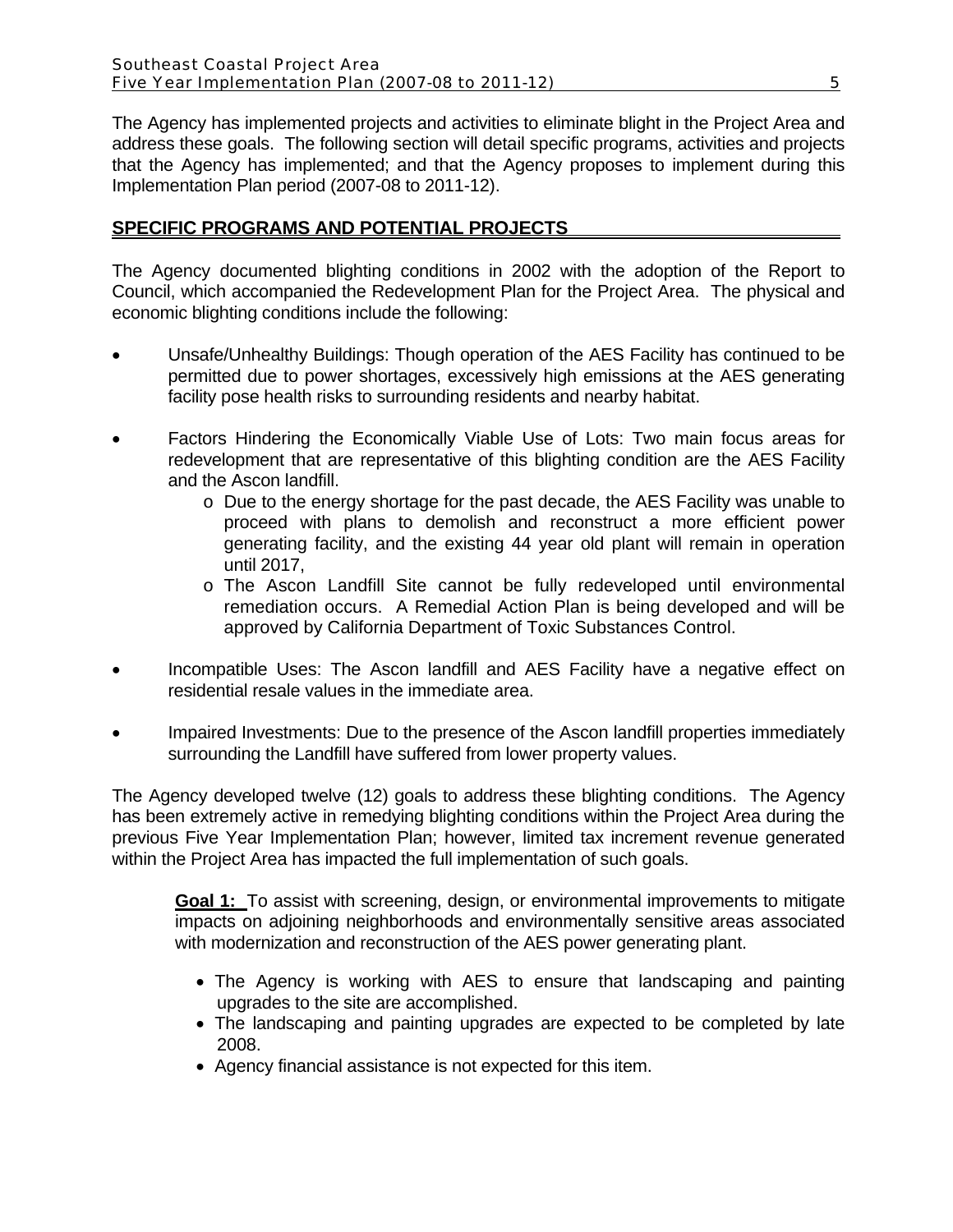## **Goal 2:** To advance the cleanup of environmentally contaminated properties.

Ascon Landfill Site:

- The Landfill is listed on the State Superfund list of toxic/hazardous waste sites; however, no State or Federal funds are presently available for environmental remediation of the Landfill. The Agency is working with DTSC and the seven (7) responsible parties to see to the successful implementation of the consent order from January, 2003. This agreement presented a completion schedule for investigation of environmental hazards at the Landfill and remediation.
- The remediation of the Landfill is expected to be a Partial Source Removal with a Protective Cap. The construction time for the recommended alternative remedial plan is reported in the Revised Feasibility Study approved by the California Department of Toxic Substances Control in the third quarter of 2007 to take between 27 and 42 months. Remediation work cannot begin until after a Remediation Action Plan and an Environmental Impact Report have been prepared. The departments of Public Works, Fire and Planning are currently reviewing the Feasibility Study for the site. A community meeting will be conducted to present the selected remediation alternative. It is unknown when the cleanup process can begin; however, it is expected that environmental remediation activities will occur throughout the entire five (5) year period of this Implementation Plan.
- Agency financial assistance is not expected for this item.

**Goal 3:** To facilitate the reuse of other Project Area properties including the Edison and tank farm properties, by monitoring and assisting hazardous material cleanup activities and ensuring that any ultimate development is compatible with surrounding neighborhoods and properties.

- The Agency is actively working with Edison to ensure the tanks are sold to a third party operator, and the Agency is also actively coordinating with the Public Utilities Commission to request low usage levels and reasonable controls are established before the plant is transferred to a new operator. The City's Planning Department has requested that certain requirements be in place before Edison demolishes the tanks. Edison is contesting the requirements that are being applied to its demolition permits. The Agency is also assisting with the issues concerning easements for this property.
- The demolition of the tanks is expected to occur over a 12 month timeframe; however, Edison is contesting the City's requirements for the demolition permit. Completion of demolition and clearing of the site is expected in 2009.
- Agency financial assistance is not expected for this item.

**Goal 4:** To facilitate the protection and restoration of environmentally sensitive wetlands in connection with proposed redevelopment activities.

• Wetlands & Wildlife Care Center of Orange County received a \$270,000 grant to assist with the construction of a block wall and the landscaped setback area required for the renovation of its facility. The Conservancy expanded its facility for a state-of-the-art wildlife treatment hospital; a recovery ward; flight cages; an education facility; and exhibits. The Agency will continue to work cooperatively with the Wetlands & Wildlife Care Center.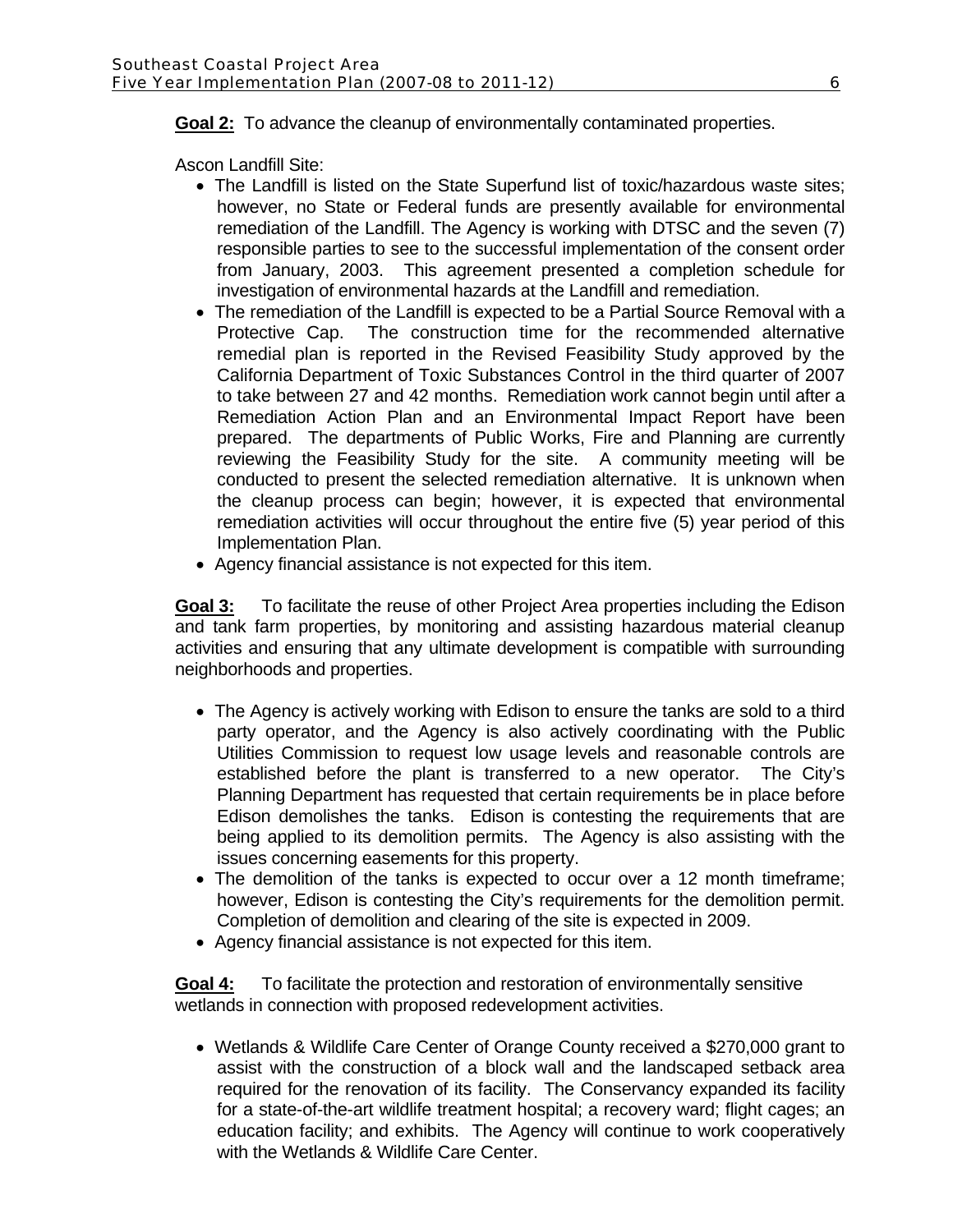- The construction of the wall and landscaping has beautified the Pacific Coast Highway frontage and was finished in October 2006.
- Agency assistance to this project was \$270,000. No additional Agency financial assistance is anticipated for this item.

**Goal 5:** To permit the Agency to assist with park and trail improvements if any Project Area properties are designated for such uses.

- Orange Coast River Park represents an opportunity for the City to link its parks through a system of trails to other parks and trails throughout the County of Orange.
- The anticipated timeline for this item will be ongoing through the five years of this Implementation Plan (2007 to 2011).
- An estimate for Agency participation has not been determined.

**Goal 6:** Undertake public improvements in, and of benefit to, the project area, such as streets, flood control facilities, and other public facilities.

- The Agency worked cooperatively with Public Works staff to design and bid a sidewalk and pedestrian lighting project on both sides of Magnolia Street. This project will improve the pedestrian environment for Magnolia. The project includes construction of curbs & gutters, sidewalks, and street lighting along Magnolia Street from PCH to the Huntington Beach Channel.
- Design was completed in Fiscal Year 05/06; however, construction was delayed due to environmental review process.
- An estimate for this project is \$560,000.
- Project is expected to be completed by 2009.

**Goal 7:** To ensure that Project Area revenues are pledged to projects that directly benefit the area, and that the Project Area remains separate and distinct from the Agency's existing Huntington Beach Merged Redevelopment Project Area.

• Agency administrators and City Finance staff have ensured the separate accounting of revenue and expenditures for the Project Area.

**Goal 8:** To restrict the use of eminent domain to any non-fee ownership interests such as oil and gas leases.

• The Agency's eminent domain policy will be adhered to; and recently, pursuant to Senate Bill 53, the Agency adopted an Ordinance amending the Redevelopment Plan for the Project Area by restating the Agency's policy on the use of eminent domain and the restriction to non-fee ownership interests only.

**Goal 9:** Eliminating blight and environmental deficiencies in the Project Area.

- The Agency is presently working on projects and programs that will address the blight in the Project Area, specifically:
	- o Unsafe/Unhealthy Buildings,
	- o Factors Hindering the Economically Viable Use of Lots,
	- o Incompatible Uses, and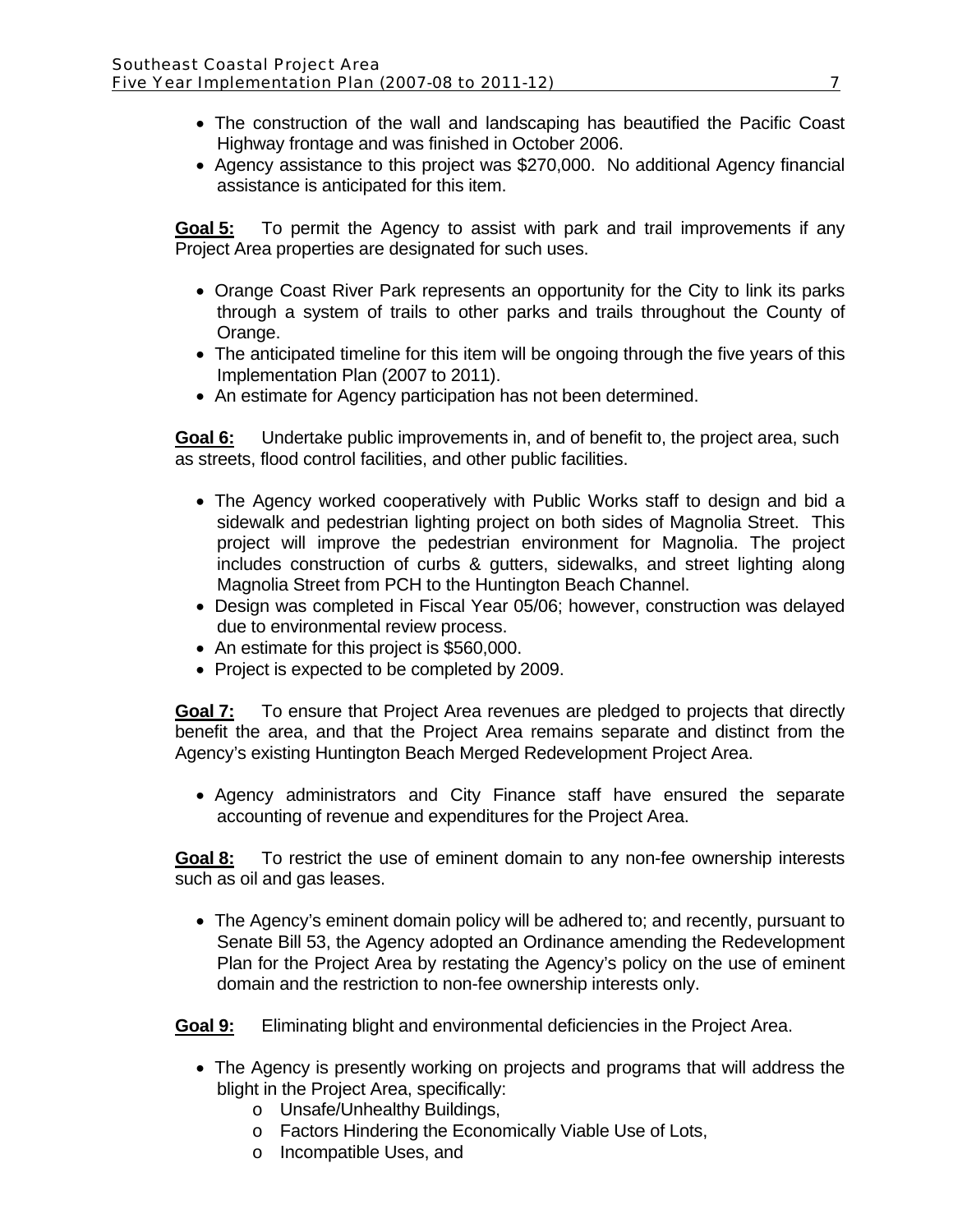o Impaired Investments.

**Goal 10:** Assembling of land into parcels suitable for modern, integrated development with improved pedestrian and vehicular circulation in the Project Area.

• The Agency will continue to explore opportunities for acquisition of land that can be assembled to create efficient development and will assist with the circulation of residents and visitors through the Project Area.

**Goal 11:** Replanning, redesigning, and developing properties, which are stagnant or improperly utilized.

• The Agency will continue addressing development issues for properties that exhibit impaired investments and are experiencing stagnant property values, such as the Ascon Landfill, after it is remediated.

**Goal 12:** Increasing, improving, and preserving the community's supply of housing affordable to very low, low and moderate income households.

• The Agency will continue contributing 20% of the Project Area's tax increment revenue to the low to moderate income housing fund for the Agency. No residential uses are located in the Project Area; however based on a finding of benefit the Agency can distribute the low to moderate housing set aside revenue from the Project Area throughout the City.

# **AGENCY FINANCIAL STATUS REPORT**

These tax increment revenue projections are conservatively based on a 2% Projected Growth Rate. The "Remaining Balance for Agency Administration and Projects" excludes statutory pass through payments to affected taxing entities. The Agency is projected to receive \$202,980 in gross tax increment in Fiscal Year 2007-08. After disbursements to taxing entities and the 20% housing set-aside deposit, the Agency is projected to retain \$121,788 in net tax increment which may be utilized to address the Agency's stated redevelopment goals through various projects and programs identified in this Implementation Plan.

The following table presents a projection of tax increment revenue for the Project Area:

| <b>FRUJECTED TAA INGREIVIENT REVENUE</b> |      |           |             |           |            |               |           |                    |
|------------------------------------------|------|-----------|-------------|-----------|------------|---------------|-----------|--------------------|
|                                          |      | Projected |             | Gross     | _ow & Mod. | Tax Increment | Total     | Remaining          |
| Fiscal                                   |      | Growth    | Total       | Тах       | Housing    | Excluding     | 33607.5   | <b>Balance for</b> |
| Years                                    |      | Rate      | Assessed    | Increment | Set-Aside  | Low/Mod.      | Statutory | Agency Admin.      |
|                                          |      |           | Value       | 1%        | 20%        | Set Aside     | Payments  | & Projects         |
| <b>Base Year 2001-02</b>                 |      |           | 103,733,755 |           |            |               |           |                    |
| 2007                                     | 2008 | 2%        | 124,031,724 | 202.980   | 40.596     | 162,384       | 40,596    | 121,788            |
| 2008<br>$\blacksquare$                   | 2009 | 2%        | 124,355,042 | 206.213   | 41.243     | 164.970       | 41,243    | 123,728            |
| 2009<br>$\overline{\phantom{a}}$         | 2010 | 2%        | 124,684,826 | 209.511   | 41,902     | 167.609       | 41,902    | 125,706            |
| 2010                                     | 2011 | 2%        | 125.021.205 | 212.875   | 42.575     | 170,300       | 42,575    | 127,725            |
| 2011                                     | 2012 | 2%        | 125,364,313 | 216,306   | 43,261     | 173,044       | 43,261    | 129,783            |

#### **SOUTHEAST COASTAL REDEVELOPMENT PROJECT AREA PROJECTED TAX INCREMENT REVENUE**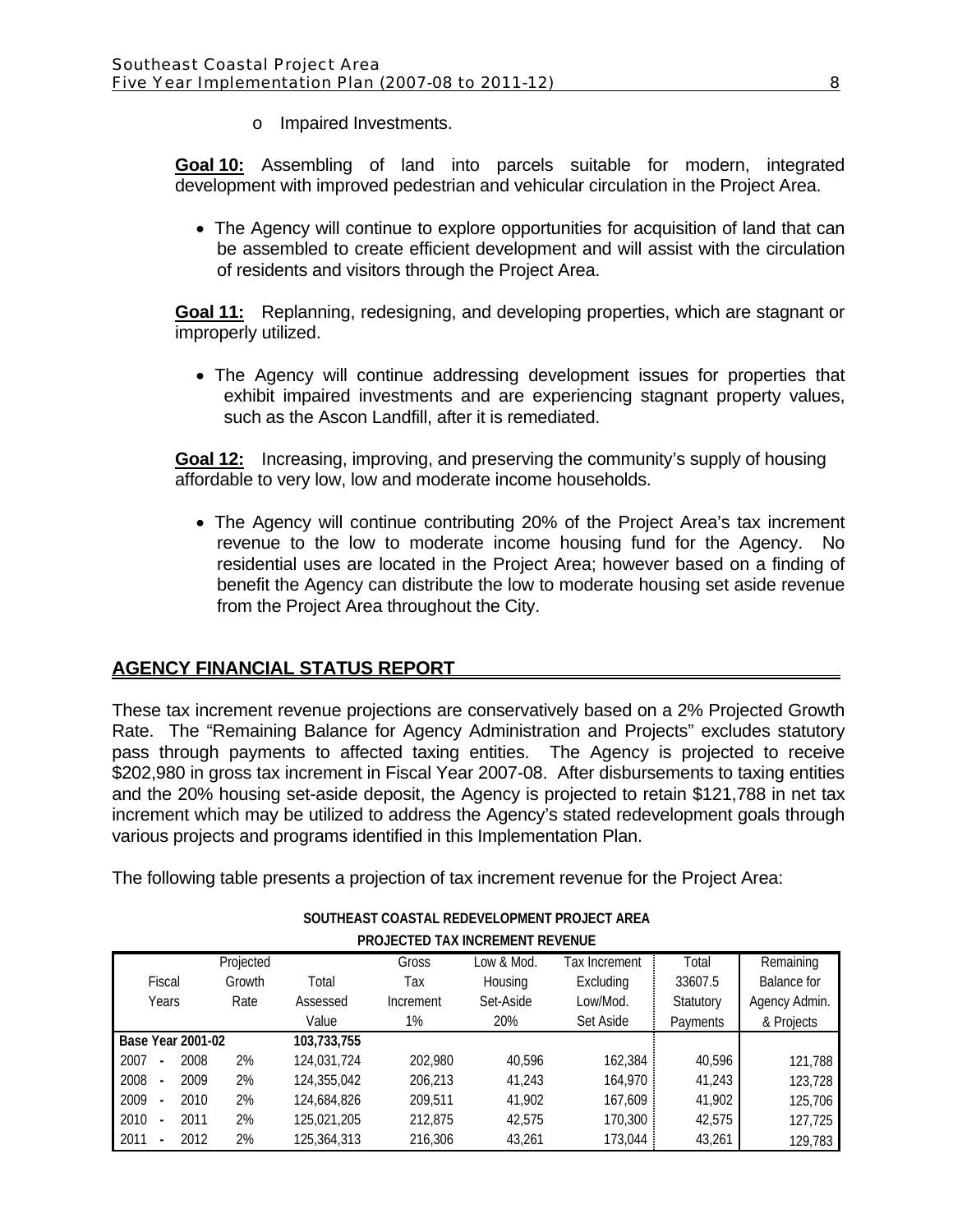The following table presents projected revenue and expenditures for the five (5) year period covering this Implementation Plan. The Agency adopts its budget on an annual basis; as such, actual revenues and expenditures may differ from those forecasts presented in this Implementation Plan and are therefore subject to change.

- Future tax increment revenues were projected based on a 2% increase in the secured assessed value in the Project Area.
- Interest earnings were estimated based on net revenues and beginning fund balances.
- Taxing agency payments from the non-housing fund have been calculated pursuant to Section 33607.5 of the Law.

| <b>PROJECTED REVENUE AND EXPENDITURES</b>          |             |                 |             |             |             |             | Projected    |
|----------------------------------------------------|-------------|-----------------|-------------|-------------|-------------|-------------|--------------|
| SOUTHEAST COASTAL PROJECT AREA                     | Actual      | <b>Budgeted</b> | Projected   | Projected   | Projected   | Projected   | 5 Year       |
|                                                    | 2006-07     | 2007-08         | 2008-09     | 2009-10     | 2010-11     | 2011-12     | <b>Total</b> |
|                                                    |             |                 |             |             |             |             |              |
| <b>Beginning Cash Balance (including reserves)</b> | \$612,419   | \$503,205       | \$1,112,586 | \$1,174,154 | \$1,808,154 | \$2,454,833 |              |
| <b>Revenues</b>                                    |             |                 |             |             |             |             |              |
| Tax Increment Revenue (100% of Gross)              | \$166,478   | \$169.808       | \$173.204   | \$176.668   | \$180.201   | \$183.805   | \$883,685    |
| Tax Increment Transfer Out from Debt Service       | 32,172      | \$32,815        | \$33,472    | \$34,141    | \$34,824    | \$35,520    | 170,773      |
| Interest Income                                    | 23,094      | \$23,556        | \$24,027    | \$24,508    | \$24,998    | \$25,498    | 122,586      |
| <b>TOTAL</b>                                       | \$221,744   | \$226,179       | \$230,702   | \$235,317   | \$240,023   | \$244.823   | \$1,177,044  |
| <b>Equity Beginning</b>                            | \$493,590   | \$503,462       | \$513,531   | \$523,802   | \$534,278   | \$544,963   | 2,620,035    |
| <b>TOTAL AVAILABLE FUNDS</b>                       | \$1,327,753 | \$1,232,846     | \$1,856,819 | \$1,933,272 | \$2,582,454 | \$3,244,620 | \$10,850,011 |
|                                                    |             |                 |             |             |             |             |              |
| <b>Operations &amp; Debt Service Costs</b>         |             |                 |             |             |             |             |              |
|                                                    |             |                 |             |             |             |             |              |
| Debt Service & Trustee Fees                        | \$474,885   | \$31,428        | \$32,057    | \$32,698    | \$33,352    | \$34,019    | \$163,553    |
| Taxing Agency Pass Through Payments                | 31,427      | 40,596          | \$41,408    | \$42,236    | \$43,081    | \$43,942    | 211,263      |
| Administration, Professional Services              | 48.236      | 48,236          | \$49,201    | \$50,185    | \$51,188    | \$52,212    | 251,022      |
| <b>TOTAL</b>                                       | \$554,548   | \$120,260       | \$122,665   | \$125,119   | \$127,621   | \$130,173   | \$625,838    |
|                                                    |             |                 |             |             |             |             |              |
| <b>FUNDS AVAILABLE FOR PROJECTS</b>                | \$773,205   | \$1,112,586     | \$1,734,154 | \$1,808,154 | \$2,454,833 | \$3,114,447 | \$10,224,173 |
|                                                    |             |                 |             |             |             |             |              |
| <b>Projects &amp; Programs Costs</b>               |             |                 |             |             |             |             |              |
| Capital Improvement Project (Wildlife              | 270.000     | ٠               | 560,000     |             |             |             | 560,000      |
| Conserv. & Magnolia Street Improvements)           |             |                 |             |             |             |             |              |
| <b>TOTAL</b>                                       | \$270,000   | \$0             | \$560,000   | \$0         | \$0         | \$0         | \$560,000    |
|                                                    |             |                 |             |             |             |             |              |
| <b>TOTAL COSTS</b>                                 | \$824,548   | \$120,260       | \$682,665   | \$125,119   | \$127,621   | \$130,173   | \$1,185,838  |
| FUND BALANCE SURPLUS/(SHORTFALL)                   |             |                 |             |             |             | \$3,114,447 | \$9,664,173  |
|                                                    |             |                 |             |             |             |             |              |
| <b>Ending Cash Balance</b>                         | \$503,205   | \$1.112.586     | \$1,174,154 | \$1,808,154 | \$2.454.833 | \$3,114,447 | \$9,664,173  |
|                                                    |             |                 |             |             |             |             |              |

• Capital project costs were obtained from project estimates.

# **AFFORDABLE HOUSING PLAN**

The Affordable Housing Plan requirement of this Implementation Plan is provided in the Affordable Housing Strategy that aggregates the affordable housing funds for both the Southeast Coastal Project Area and the Huntington Beach Merged Project Area. The Housing Component for the 2007-08 to 2011-12 Five-Year Implementation Plan is covered by the Affordable Housing Strategy.

# **Administration of the Implementation Plan**

A new Implementation Plan will be produced every five years either in conjunction with the housing element cycle or the implementation plan cycle.